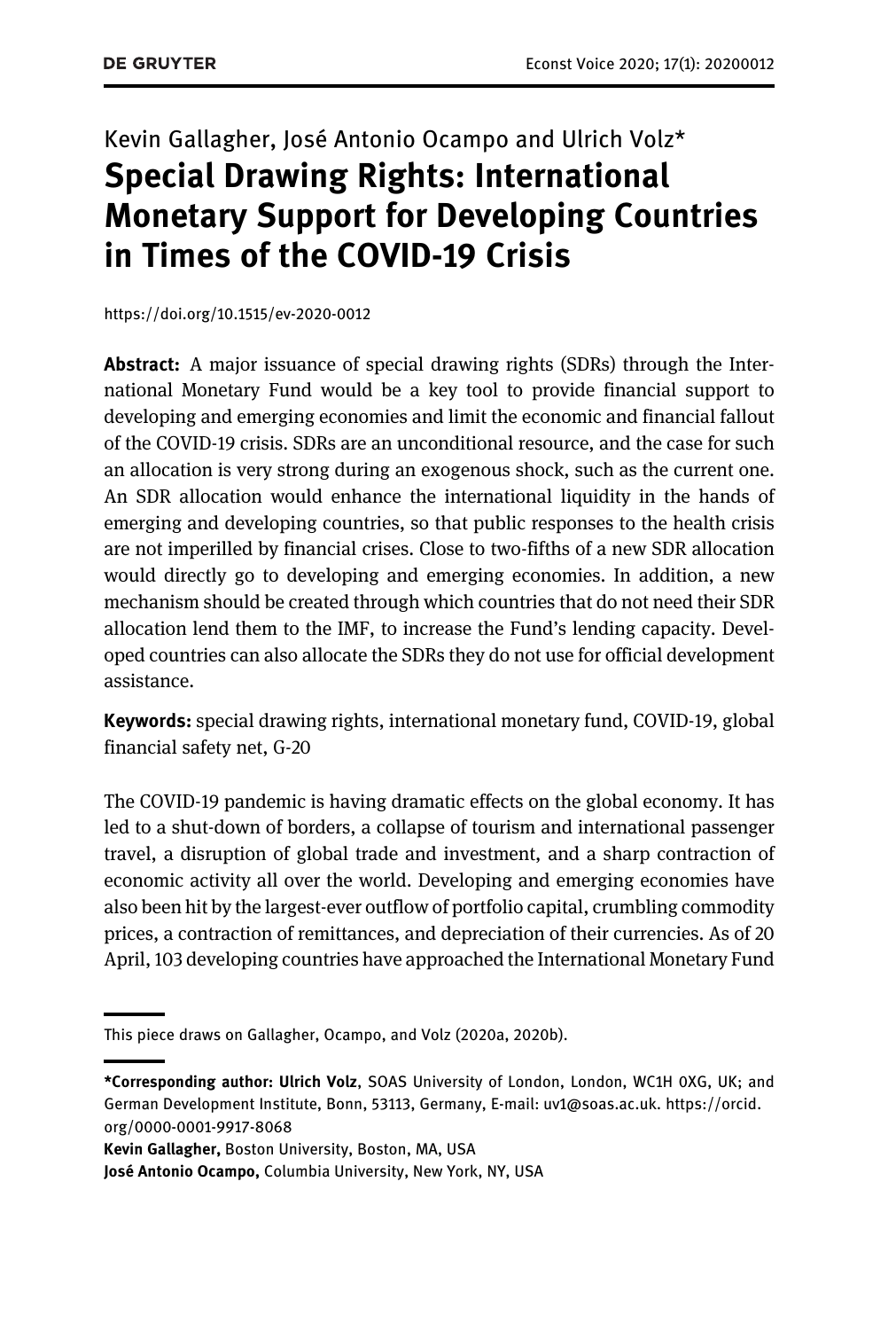**DE GRUYTER** 

(IMF) for emergency financing. IMF Managing Director Kristalina Georgieva has referred to the effects of COVID-19 as "the worst economic fallout since the Great Depression". Both the IMF and UNCTAD reckon that emerging market and developing countries have an immediate need of \$2.5 trillion.

When the COVID-19 pandemic put global financial markets into freefall in early March 2020, major advanced country central banks intervened quickly to stabilise markets. Importantly, the United States Federal Reserve stepped in swiftly and launched swap facilities with other central banks [\(Tooze 2020\)](#page-5-0). But with the exception of Brazil and Mexico, these benefited only advanced economy central banks. The Fed also created a repo facility through which central banks can cash Treasury bonds, but this facility only benefits countries with large foreign exchange reserves. The rest of the emerging and developing world is left to fend for itself.

The crisis has once again shown the fragility of the global financial system. It has also exposed the inadequacy of the Global Financial Safety Net (GFSN), the multi-layered system comprising nations' foreign exchange reserves, bilateral central bank swap lines, and the financial resources of global financial institutions, particularly the IMF and regional financial arrangements (RFAs). As we have laid out elsewhere, there is an urgent need to reform and expand the GFSN in response to COVID-19 [\(Gallagher et al. 2020](#page-4-1)). The IMF's current firepower of \$1 trillion – parts of which are already committed – will not be enough to support its membership through this crisis. Several measures – including the issuance of at least \$500 billion of IMF Special Drawing Rights (SDRs); a further improvement of the IMF's precautionary and emergency facilities; the establishment of a multilateral swap facility at the IMF; an increase of the resources and geographic coverage of RFAs; a coordinated approach to capital flow management measures; and significant debt relief – should be implemented very quickly.

To date, however, the international community – and the Group of 20 (G-20) leading economies in particular – has not been able to agree on such measures ([Ocampo 2020\)](#page-5-1), despite the commitment of G-20 leaders "to do whatever it takes and to use all available policy tools to minimize the economic and social damage from the pandemic, restore global growth, maintain market stability, and strengthen resilience". At the April 2020 Spring Meetings of the IMF and the World Bank, member countries could only agree on a doubling of the IMF's emergency facilities to 100 billion dollars and the creation of a short-term liquidity line  $-$  a kind of swap credit line – "for member countries with very strong policies and fundamentals", a rule that in the past has been applied to very few countries. The G-20 also agreed on a temporary debt standstill during 2020 for the debt service on official credits for the poorest 77 countries, a step that has already been characterized as insufficient.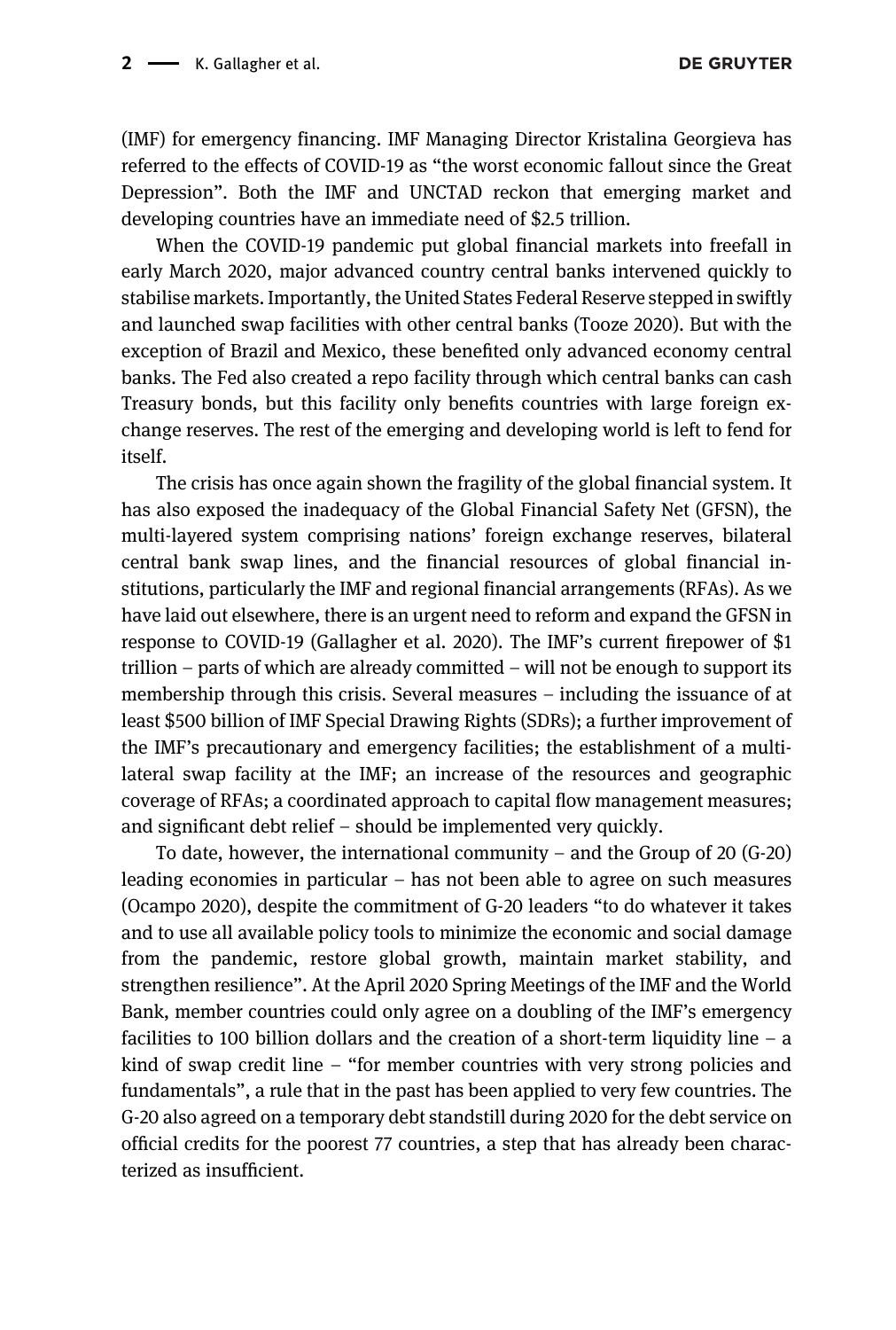This is in sharp contrast to the "Global Plan for Recovery and Reform" adopted by the G-20 in London in April 2009, which paved the way to the most important reform of IMF credit lines in history, the largest issue of SDRs, a capitalization and a massive increase in lending by multilateral development banks, an ambitious coordinated reform of financial prudential regulations, and the beginning of an effort to strengthen global tax cooperation.

It is particularly worrying that no consensus could be reached on an issuance of SDRs. SDRs are international monetary assets issued by the IMF – acting, in a sense, as a kind of central bank of the world. SDRs are based on a basket of international currencies comprising the US dollar, the Japanese yen, the euro, the pound sterling and the Chinese renminbi. The IMF has the authority to create unconditional liquidity through "general allocations" of SDRs to all its members in proportion to their quotas – or shares – in the IMF.

New SDRs will become additional international reserves of countries, and they can be sold or used for payments to other central banks. A major SDR issuance would be a key tool to provide financial support to developing and emerging economies and limit the economic and financial fallout. An SDR allocation would enhance the international liquidity in the hands of emerging and developing countries, which are the primary users of SDRs. SDRs are an unconditional resource, and the case for such an allocation is very strong during an exogenous shock, such as the current one. Critics worry that countries could use them as a substitute for "sound policies", mixing structural adjustment and austerity. However, a global health emergency and liquidity crunch is not the time for those policies, but rather for the massive counter-cyclical monetary and fiscal policies that are being adopted by advanced countries.

In fact, it has been long argued that SDRs should be allocated in a countercyclical way, as it is during crises that countries need additional reserves. Indeed, the conditions that the IMF's Articles of Agreement (the IMF's charter) lays out for SDR allocations can be made – "namely that general allocations of SDRs should meet a long-term global need to supplement existing reserve assets in a manner that will promote the attainment of the IMF's purposes and avoid economic stagnation and deflation, as well as excess demand and inflation" – are currently met.

A new, large-scale SDR allocation (which we proposed early on in a number of publications) was not only supported by the IMF Managing Director, the Intergovernmental Group of 24 and other low and middle-income countries, but also by leaders of major European economies. The issuance of SDRs was blocked by two G-20 members – the US and India. A new SDR allocation would require an 85% vote, which means a positive vote by the U.S., which holds 16.51% of the voting rights and is hence able to veto any decision at the IMF. During the IMF and World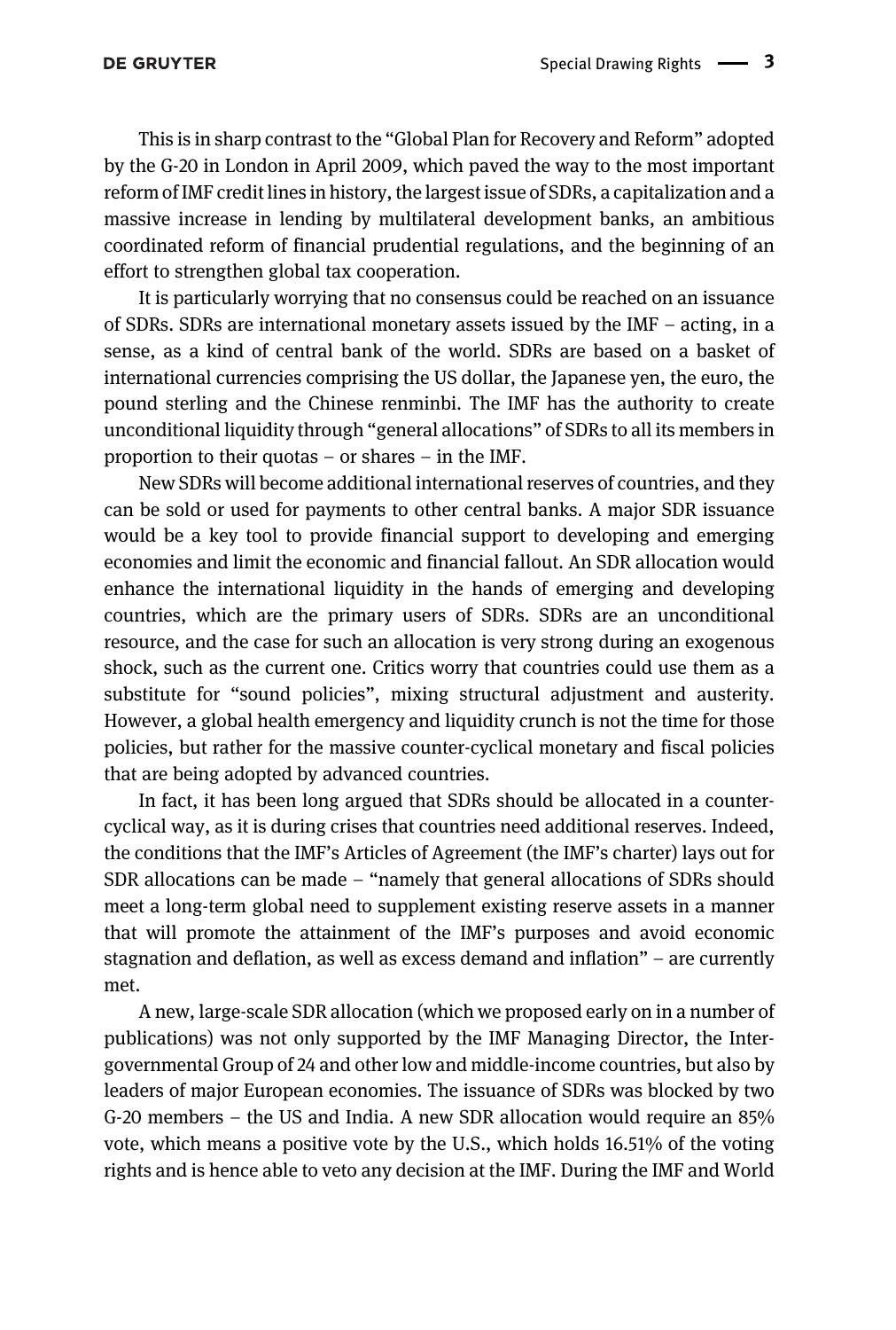DE GRUYTER

Bank spring meetings, US Treasury Secretary Steven Mnuchin argued that SDRs were "not an effective tool to respond to urgent needs" and argued that "almost 70% of an allocation would be provided to G-20 countries, most of which do not need, and would not use additional SDRs to respond to the crisis. By contrast, all low-income countries, including those facing urgent balance of payment needs, would receive just 3% of any allocation" ([FT 2020\)](#page-4-2).

Mnuchin is right that, given an SDR allocation would be distributed according to IMF quotas, only parts of the allocated SDRs would go to developing and emerging economies. However, the SDRs that would benefit these countries would account for close to two-fifths of the allocation. This is certainly too low, and reason why reform of IMF quotas and the rules according to which SDR allocations are distributed are necessary. Yet a new SDR issuance is the only case in which these countries share in the "seignorage" of creating international money. Moreover, ways can be found to allocate more SDRs to those who need them. For instance, as we have suggested, a new mechanism should be created by (highincome) countries who would agree to lend the SDRs that they do not use to the IMF, to increase the Fund's lending capacity. Developed countries can also allocate the SDRs they do not use for official development assistance. And, crucially, developed countries should be ready to exchange SDRs for their national currencies – dollars, euros, or other internationally-accepted money.

So why do the US and India opposes a new SDR allocation? The problem appears to be that all IMF member countries get a share in the allocation, including countries with which the US and Indian administrations are not on friendly terms. In particular, the US worries about a liquidity boost for Iran and Venezuela, countries on which the US has imposed economic sanctions, while India is opposing an SDR allocation because it would benefit its arch-rival Pakistan. But these bilateral tensions should not hinder a collective global response to the crisis.

Some have also argued that SDRs could rival the role of the USD as the global lead currency, and that the US is hence hostile to SDR issuances. We should remember, however, that the US was not only a great supporter of the creation of SDRs in the 1960s, but also of later allocations, and notably that of 2009. There is no reason why the US should see an SDR allocation as antagonistic to its role in the global monetary system, which will continue to be dominated by US dollar assets.

It is also worth pointing out that the support of the US administration for an SDR allocation would not be imperilled by domestic politics. To avoid authorization by Congress, the allocation to the US must be below the US quota, which means that the total permissible new allocation would be equal to the total quotas in the Fund – which is SDR 477 billion (USD 653 billion at May 1st exchange rates). There have been no SDR allocations within the current "basic period", 5 years after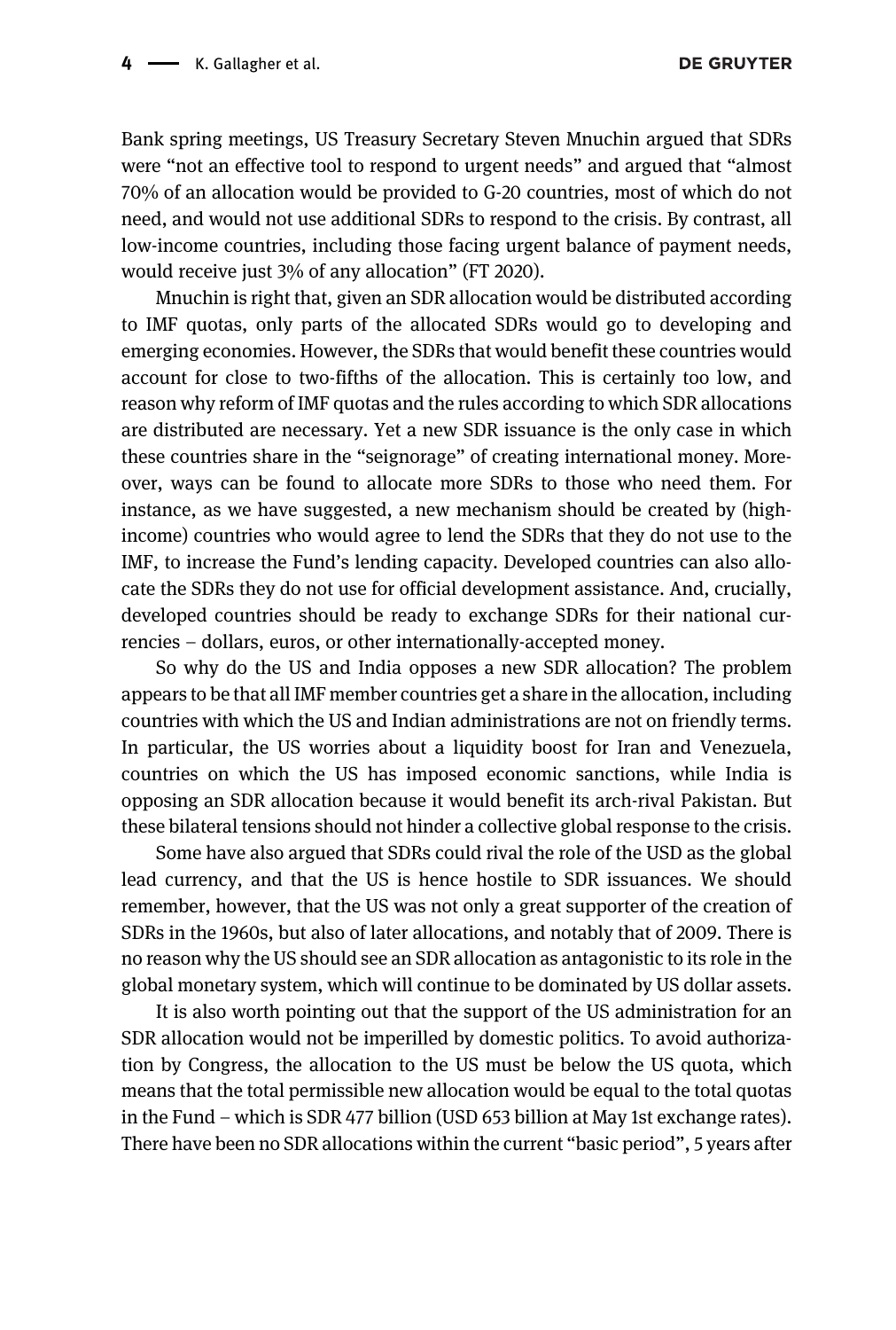January 2017, so SDRs outstanding (SDR 204 billion) would not count against the permissible amount.

COVID-19 does not discriminate between rich and poor countries, and until the virus is eradicated it will imperil the health of the world's people and the global economy alike. The international community needs to extend support so that public responses to the health crisis are not imperilled by financial crises. The international community missed the chance to agree on an SDR allocation this April. It should reverse the mistake and adopt this decision, which is urgent in the midst of the greatest economic crisis of generations. This is a time for bold thinking and action. An SDR allocation is not a silver bullet, and it needs to be complemented by further measures, as mentioned above. All solutions have trade-offs and limitations, but we hold that a large SDR allocation should be part of the solution.

An SDR issuance should also be the beginning of a deep discussion about the role of SDRs in the international monetary system. They were created half a century ago and constitute the only true global money, backed by all IMF members. However, it has remained as one of most under-utilised instruments of international cooperation. They should be issued regularly in proportion to the increase in the global demand for foreign exchange reserves. Beyond that, they should become the major instrument, or even the only instrument, to finance IMF programs. Indeed, the IMF should entirely become an SDR-based institution, as proposed by Jacques Polak, its then chief economist, four decades ago.

## References

- <span id="page-4-2"></span>FT. 2020. Mnuchin Defends US Opposition to Emerging Markets Liquidity Plan. London: Financial Times, April 16. Also available at [https://www.ft.com/content/ebce5e93-cf8d-](https://www.ft.com/content/ebce5e93-cf8d-4965-b128-ded3e4acbfd9)[4965-b128-ded3e4acbfd9.](https://www.ft.com/content/ebce5e93-cf8d-4965-b128-ded3e4acbfd9)
- <span id="page-4-1"></span>Gallagher, K. P., H. Gao, W. N. Kring, J. A. Ocampo, and U. Volz. 2020. Safety First: Expanding the Global Financial Safety Net in Response to COVID-19. Boston, MA: Global Development Policy Center, Boston University, GEGI, Working Paper 37.
- <span id="page-4-0"></span>Gallagher, K. P., J. A. Ocampo, and U. Volz. 2020a. It's Time for a Major Issuance of the IMF's Special Drawing Rights. London: Financial Times, March 20. Also available at [https://](https://ftalphaville.ft.com/2020/03/20/1584709367000/It-s-time-for-a-major-issuance-of-the-IMF-s-Special-Drawing-Rights/) [ftalphaville.ft.com/2020/03/20/1584709367000/It-s-time-for-a-major-issuance-of-the-](https://ftalphaville.ft.com/2020/03/20/1584709367000/It-s-time-for-a-major-issuance-of-the-IMF-s-Special-Drawing-Rights/)[IMF-s-Special-Drawing-Rights/.](https://ftalphaville.ft.com/2020/03/20/1584709367000/It-s-time-for-a-major-issuance-of-the-IMF-s-Special-Drawing-Rights/)
- Gallagher, K. P., J. A. Ocampo, and U. Volz. 2020b. IMF Special Drawing Rights: A Key Tool for Attacking a COVID-19 Financial Fallout in Developing Countries. Washington, D.C.: Brookings Institution, Future Development Blog. Also available at [https://www.brookings.edu/blog/](https://www.brookings.edu/blog/future-development/2020/03/26/imf-special-drawing-rights-a-key-tool-for-attacking-a-covid-19-financial-fallout-in-developing-countries/) [future-development/2020/03/26/imf-special-drawing-rights-a-key-tool-for-attacking-a](https://www.brookings.edu/blog/future-development/2020/03/26/imf-special-drawing-rights-a-key-tool-for-attacking-a-covid-19-financial-fallout-in-developing-countries/)covid-19-fi[nancial-fallout-in-developing-countries/.](https://www.brookings.edu/blog/future-development/2020/03/26/imf-special-drawing-rights-a-key-tool-for-attacking-a-covid-19-financial-fallout-in-developing-countries/)